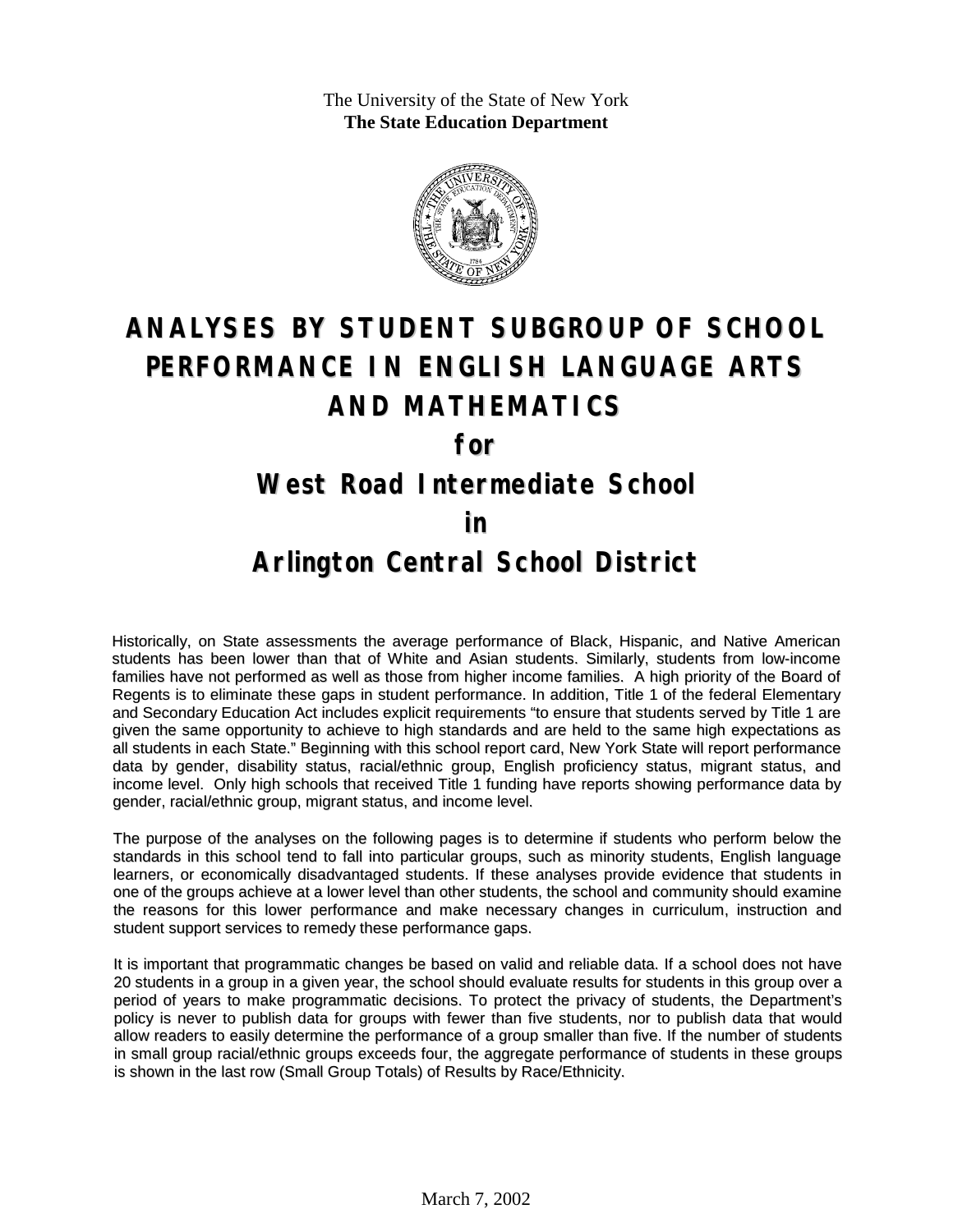## **Elementary English Language Arts**

A description of the performance levels and summary results for all general-education students and all students with disabilities can be found in the *Overview* of the New York State Report Card.

| <b>Student Subgroup</b>                  | <b>Counts of Students</b> |              |                             |                |                |             |            |       | <b>Percentages</b>           |                  |
|------------------------------------------|---------------------------|--------------|-----------------------------|----------------|----------------|-------------|------------|-------|------------------------------|------------------|
|                                          | <b>Not Tested</b>         |              |                             | <b>Tested</b>  |                |             |            |       | of Tested<br><b>Students</b> |                  |
|                                          | <b>ALT</b>                | <b>ELL</b>   | No<br>Valid<br><b>Score</b> | Level<br>1     | Level<br>2     | Level<br>3  | Level<br>4 | Total | Level<br>$2 - 4$             | Level<br>$3 - 4$ |
| Results by Race/Ethnicity                |                           |              |                             |                |                |             |            |       |                              |                  |
| American Indian/Alaskan<br><b>Native</b> | $\mathbf 0$               | 0            | $\pmb{0}$                   | $\pmb{0}$      | 0              | 0           | 0          | 0     | 0%                           | 0%               |
| <b>Black</b>                             | 0                         | 0            | 0                           | 1              | 3              | 5           | 0          | 9     | 89%                          | 56%              |
| Hispanic                                 | 0                         | $\mathbf{1}$ | $\pmb{0}$                   | $\mathbf s$    | $\mathsf{s}$   | $\mathbf S$ | s          | 4     | s                            | s                |
| Asian or Pacific Islander                | 0                         | 0            | $\mathbf{1}$                | s              | s              | s           | s          | 3     | s                            | s                |
| White                                    | $\mathbf 0$               | 0            | $\overline{4}$              | 10             | 48             | 69          | 23         | 150   | 93%                          | 61%              |
| Total                                    | $\mathbf 0$               | $\mathbf{1}$ | 5                           | 11             | 55             | 77          | 23         | 166   | 93%                          | 60%              |
| Small Group Totals (s)                   | 0                         | 1            | 1                           | 0              | 4              | 3           | 0          | 7     | 100%                         | 43%              |
| Results by Gender                        |                           |              |                             |                |                |             |            |       |                              |                  |
| Female                                   | $\mathbf 0$               | $\mathsf 0$  | 3                           | 3              | 20             | 46          | 9          | 78    | 96%                          | 71%              |
| Male                                     | $\mathbf 0$               | 1            | $\overline{2}$              | 8              | 35             | 31          | 14         | 88    | 91%                          | 51%              |
| Total                                    | $\mathbf 0$               | 1            | 5                           | 11             | 55             | 77          | 23         | 166   | 93%                          | 60%              |
| Results by English Proficiency Status    |                           |              |                             |                |                |             |            |       |                              |                  |
| <b>English Proficient</b>                | 0                         | 0            | 5                           | 11             | 55             | 77          | 23         | 166   | 93%                          | 60%              |
| <b>Limited English Proficient</b>        | $\mathbf 0$               | $\mathbf{1}$ | $\pmb{0}$                   | $\pmb{0}$      | 0              | 0           | $\pmb{0}$  | 0     | 0%                           | 0%               |
| Total                                    | $\mathbf 0$               | $\mathbf{1}$ | 5                           | 11             | 55             | 77          | 23         | 166   | 93%                          | 60%              |
| Results by Income Level                  |                           |              |                             |                |                |             |            |       |                              |                  |
| Economically<br>Disadvantaged            | $\mathbf 0$               | 1            | $\overline{c}$              | $\overline{c}$ | $\overline{7}$ | 3           | 2          | 14    | 86%                          | 36%              |
| Not Disadvantaged                        | $\mathbf 0$               | 0            | 3                           | 9              | 48             | 74          | 21         | 152   | 94%                          | 63%              |
| Total                                    | $\mathbf 0$               | $\mathbf{1}$ | 5                           | 11             | 55             | 77          | 23         | 166   | 93%                          | 60%              |
| Results by Migrant Status                |                           |              |                             |                |                |             |            |       |                              |                  |
| <b>Migrant Family</b>                    | 0                         | 0            | $\mathbf 0$                 | $\pmb{0}$      | 0              | $\mathbf 0$ | 0          | 0     | 0%                           | 0%               |
| Not Migrant Family                       | $\pmb{0}$                 | $\mathbf{1}$ | 5                           | 11             | 55             | 77          | 23         | 166   | 93%                          | 60%              |
| Total                                    | 0                         | $\mathbf 1$  | 5                           | 11             | 55             | 77          | 23         | 166   | 93%                          | 60%              |

**Note. ALT** designates severely disabled students eligible for the New York State Alternate Assessment; **ELL** designates English language learners eligible for an alternative assessment of proficiency in reading English; and **No Valid Score** designates students who did not receive a valid test score because of absence from all or part of the test or because the test was administered under nonstandard conditions.